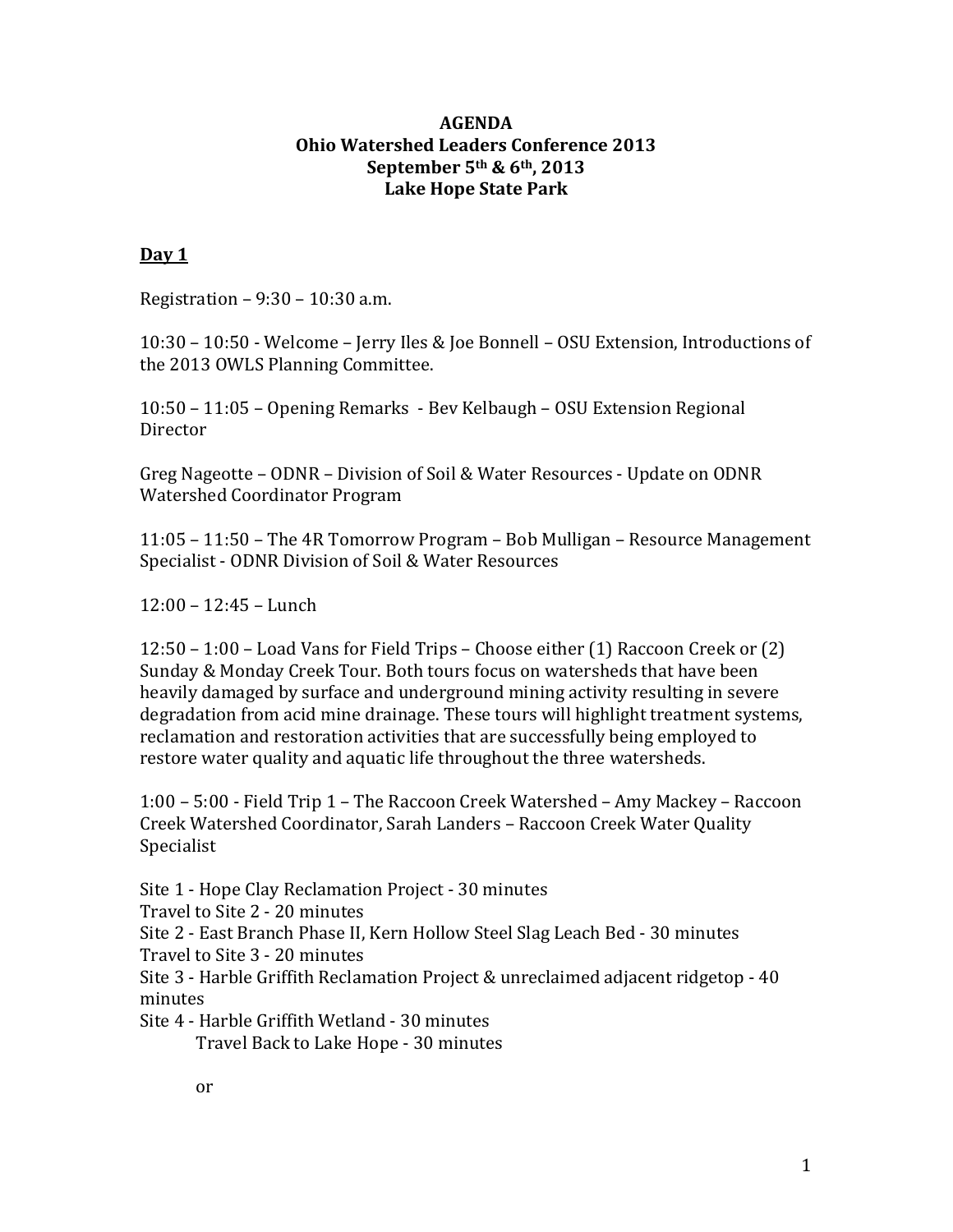Field Trip 2 - The Monday & Sunday Creek Watersheds - Nate Schlater – Monday Creek Watershed Coordinator & Michelle Shively – Sunday Creek Watershed Coordinator

Site 1 – Sunday Creek Watershed Pine Run Doser – 30 minutes Travel to site 2 – 12 minutes Site 2 – Monday Creek Watershed Rock Run Successive Alkalinity Producing System and 13 acre gob pile reclaim – 30 minutes Travel to Site 3 – 12 minutes Site 3 – Monday Creek Watershed Lost Run 3E Steel Slag Leach Bed – 30 minutes Travel back to Lake Hope – 45 minutes

5:00 – 6:00 – Check in cabins.

6:00 – 7:00 – Dinner – Outdoor barbecue on the lodge patio.

7:15 – 8:30 Iron Furnace & Moonville Tunnel Interpretive Tour – Pat Quackenbush – ODNR Park Naturalist – Hocking Hills State Park. Participants will travel by vans to nearby sites in the Raccoon Creek watershed.

Day 2 –

8:00 – 8:45 – Breakfast

8:45 – 9:15 – Session A – Organizational Development Opportunities for Watershed Groups- Francisco Ollervides, River Network, Ohio Environmental Education Fund Opportunities – Dennis Clement OEPA

or

Session B – "Preparing Central Ohio for the Hydrological Consequences of Climate Change"– David Rutter – MORPC

9:15 – 9:45 – Session A – Developing a Water Trail – Molly Gurien - Raccoon Creek Watershed, Sarah Hippensteel – Manager - Watershed Partnerships - Miami Conservancy District

or

Session B – Water Resource Restoration Sponsor Program (WRRSP) Funding – Opportunities for Watershed Groups – Steve Malone – Division of Environmental & Financial Assistance – Ohio EPA

9:45-10:00 – **Break**